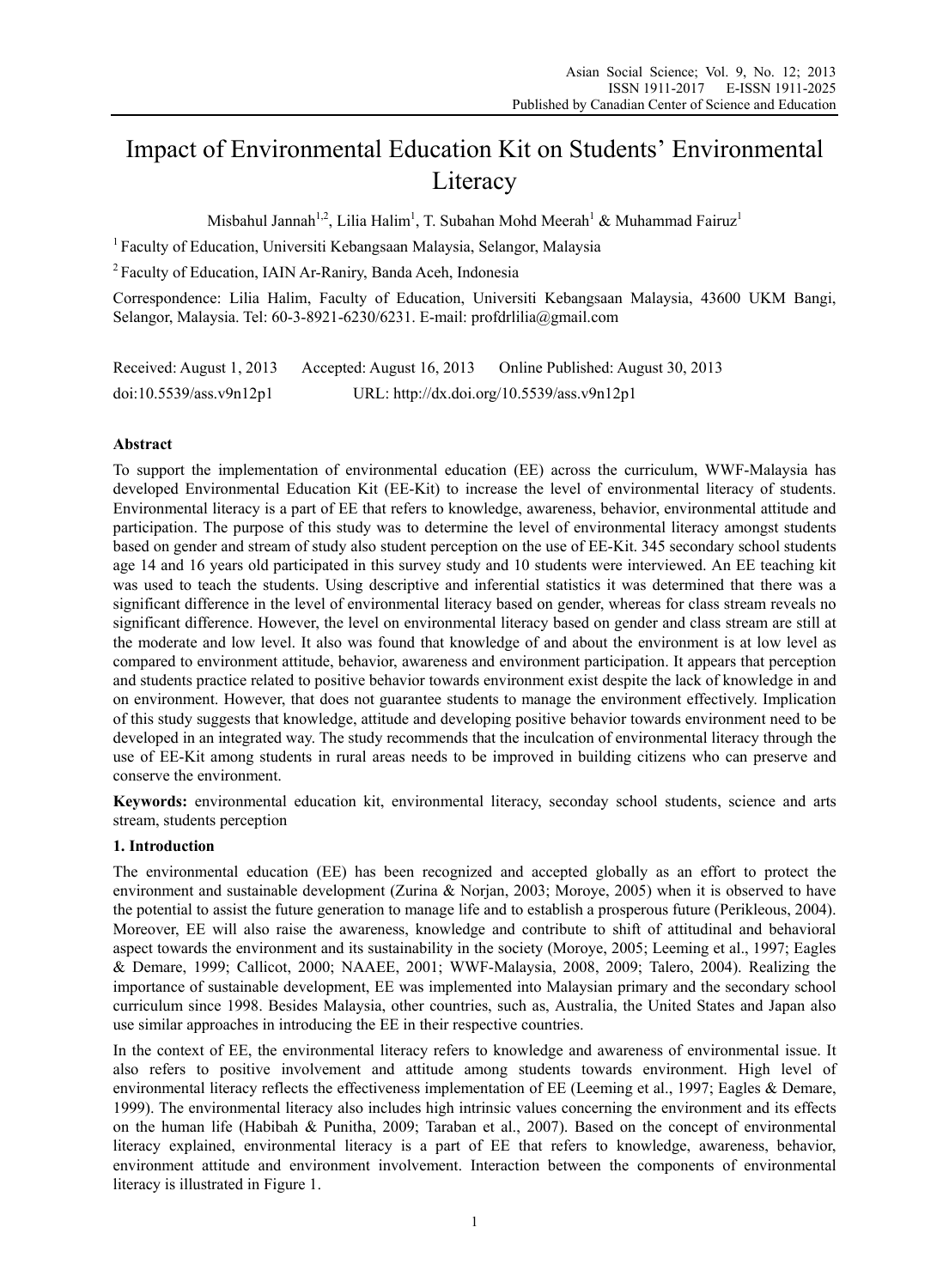

Figure 1. Components of environmental literacy

Environmental literacy is the ultimate goal and the best way to address environmental issues. Environmental literacy also was introduced as a part of EE which consists of five elements namely, knowledge, attitude, behavior, awareness and environmental involvement (McBecth et al., 2008; Negev et al., 2008; Erdogan et al., 2009; McBecth & Volk, 2010).Based on the description of environmental literacy in chapter 36 agenda 21, effective implementation of an environment teaching is to produce students who have experience an attitudinal change so that they are capable of evaluating and showing their concern towards Sustainable Development (UNEP, 1992; Mc Keown, 2002).

Therefore, in making decision toward country development, students should acquire a consistent and high level of environmental literacy. However, based on previous research, the level of environmental literacy amongst students in Australia, the United States, China, Singapore and New Zealand is still unsatisfactory. According to Ridener (1997) most of the students in Australia have a high environmental awareness, but the students' involvement in environmental activities is still at the moderate and low level. Similarly with the study conducted by Wu (2012) who showed that students in China ranging from the age of 10 to 12 years still have a low attitude and awareness toward environment. WWF-Malaysia (2009) also reports that the level of environmental literacy amongst the students in the United States, Singapore and New Zealand is between moderate and low. This finding is similar to Malaysian students' level of environmental literacy (Zurina & Norjan, 2003; Ramli, 2003; Yusop et al., 2003; Ai Lin, 2004; Erdogan et al., 2009; Norjan et al., 2005; Norlila, 2007; Mageswary et al., 2006; Santha, 2008; Ismail, 2005). As a result Malaysia and other countries have continuously put efforts in developing environmental literacy amongst the students. Previously there have been efforts to establish the factors that affect the environmental attitude and behavior amongst the students in Ontario and the United States. Among the factors identified are gender and class stream in the environmental learning (Eagles & Demare, 1999; Kellert, 1985; Muffit & Eagles, 1990) have found that female students have better environmental attitude and behavior as compared to the male students. However, Kellert (1985) and Muffit & Eagles (1990) have shown that there are no differences in terms of gender in the environmental education learning amongst the students. Ai Lin (2004) have found that students in the science stream in the secondary schools have shown higher level of environmental knowledge and attitude as compared to the students who are not in the science stream. Whereas a study by Tan & Norzaini (2011) has shown that the level of environmental commitment amongst the university students in the pure science stream is lower as compared to the mean score of those in other streams of study, namely, the social science stream and the professional study stream. However, even though the level of knowledge of the science and non-science students is at a low and high level, the students from both streams of study show a positive environmental attitude.

Thus, in order to achieve a higher level of environmental literacy amongst the students, it is necessary to implement effective environmental lessons and teachers play a crucially important role to attain this aim (Goodnough & Hung, 2008; Habibah & Punitha, 2010). Effective teachers are those who possess the relevant content knowledge (Henze et al., 2008; Cutter, 2002), attitude towards the environment (Rohiza, 2004; Jimoyiannis, 2010b), and a deep pedagogical knowledge (Lilia et al., 2010; Mageswary, 2009) as well as able to teach effectively (Rosilawati & Zainon, 2009; Sharifah, 2011). Pedagogical content knowledge is defined as a branch of teacher's knowledge that encomEEses both the knowledge related to the content and the implementation strategy which has been suitably designed to the specific teaching context (Mishra & Koehler, 2006). This knowledge will help teachers to adapt their understanding with regards to the content into a good pedagogical form so that it is suitable to the ability and the background of the students (Shujie & Lingqi, 2009).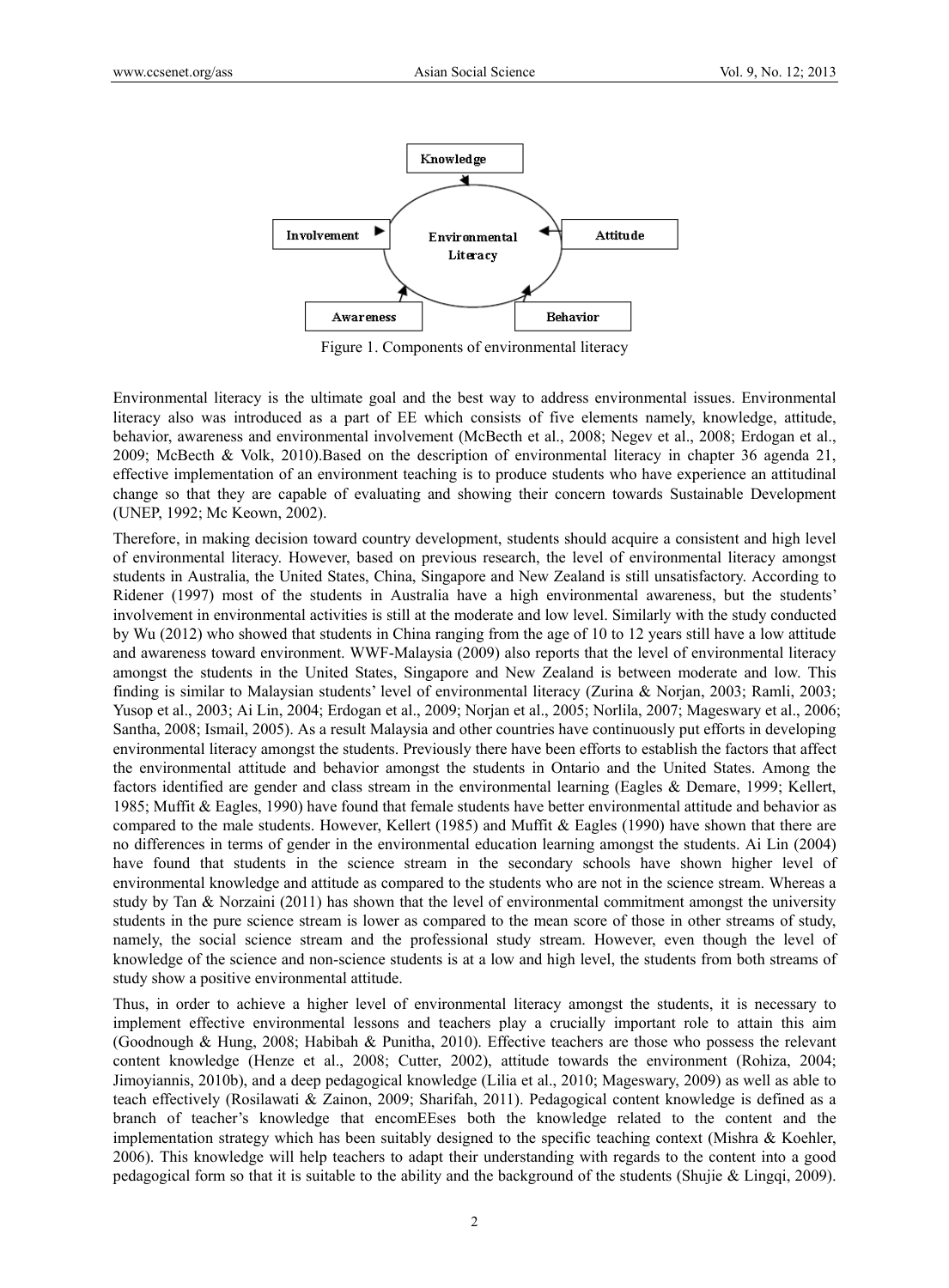Meanwhile previous researches have also indicated that the teachers' attitude towards the teaching of environmental education is at the moderate and low level (Leeming et al., 1997; Eagles & Demare, 1999; Norlila, 2007; Mageswary et al., 2006), so is the knowledge related to pedagogy and environment (Mageswary, 2009; Gess, 1999; Nor Aisyah & Yap, 2002; Noor Azmi, 2003). Without therelevant knowledge and a positive attitude amongst the teachers, it is assumed that we may not achieve the desired aim and objective of EE.

In order, to achieve an effective teaching and learning of EE, teachers need to recognize their students in terms of knowing their background and their prior knowledge (Nur Akhmal, 2004), together with the students' misconception which happens in the process of learning (Mishra & Koehler, 2006). The aforementioned teaching knowledge and skill is highlighted so that teachers can plan, implement and evaluate the teaching and learning (Mohd Zohir, 2008). Studies by (Mohd Zohir, 2008) show that teachers who make an early preparation before teaching are better prepared thus are able to motivate their students to learn, whereas lackadaisical teaching will cause the students to lose interest in learning and their confidence in the teachers will be considerably reduced. Nur Akhmal (2004) likewise postulated that learning should be suited to the students' cognitive capability and teachers should acknowledge the difficulty faced by the students in learning in order to avoid the occurrence of misconception (Mishra & Koehler, 2006). Hence, teachers have the responsibility to rectify their students' misconception.

In implementing an effective teaching, teachers should also integrate various teaching strategies which are suitable to the interest, talent and cognitive level of the students (Rusilawati & Zainon, 2009; Sharifah, 2011; Mohd Zohir, 2008; Khor, 2006). Teachers with effective pedagogical knowledge are capable of incorporating various teaching strategies that are suitable to the content taught. As argued by Mohd Zohir (2008), effective teaching depends on content knowledge and good delivery. However, in practice most teachers fail to select a suitable strategy that is relevant to the students' context, their gender and class stream. Most teachers do not attempt to see and do not even bother to identify the students' background, their cognitive level and their prior experience (Nur Akhmal, 2004; Khor, 2006).

Based on this problem, the researchers took the initiative to determine the level of environmental literacy among students in Malaysia by usingEE Kit. EE-Kit which have been developed are used by four of Pilot schools (1) Damansara Jaya Secondary School, Selangor, (2) Pinang Tunggal Secondary School, (3) Lanchang Secondary School Pahang and (4) Taman Kota Jaya Secondary School, Johor. Four pilot schools were known by the Sustainable School Environment Award - Curriculum components. Data on the level of environmental literacy and perception derived from the utilization of EE-Kit in four schools in Malaysia is still limited and has not been fully evaluated. Therefore the purpose of this study is to determine the differences in the level of environmental literacy among students based on gender and class stream and also students' perceptions about the use of EE-Kit.

# **2. Conceptual Framework**

WWF-Malaysia (2008, 2009) collaborate with the Ministry of Education (MOE), the World Wild Fund (WWF) Malaysia together with various partners from local universities such Universiti Kebangsaan Malaysia, Universiti Malaya, Universiti Sains Malaysia and Universiti Putra Malaysia has developed and introduced an EE Kit with the purpose to assist teachers to teach environment effectively in schools. The EE Kit is a teaching module consisting of information which facilitates teachers in terms of knowledge and skill in teaching about environment. Four subjects chosen to use EE-Kit is Malay, English, Geography and Science at form 1 to form 3 for the Secondary School. The EE Kit also consists of three sections, namely, 1) conceptual, 2) hands-on activity and, 3) review. The difference between this EE Kit and other teaching modules is in its content, in which the content is explained by using power point presentation, games and issues found in magazines or newspapers and questions or puzzles. Another major difference is the availability of hands-on activities which provide the students opportunities to conduct research activities by themselves. The EE Kit was developed for teaching environment in lessons of the following subjects: Malay Language, English, Geography and Science for students from Form 1 to Form 3. In addition, each module is supplied with a DVD and/or a CD to complement the implementation of the EE Kit.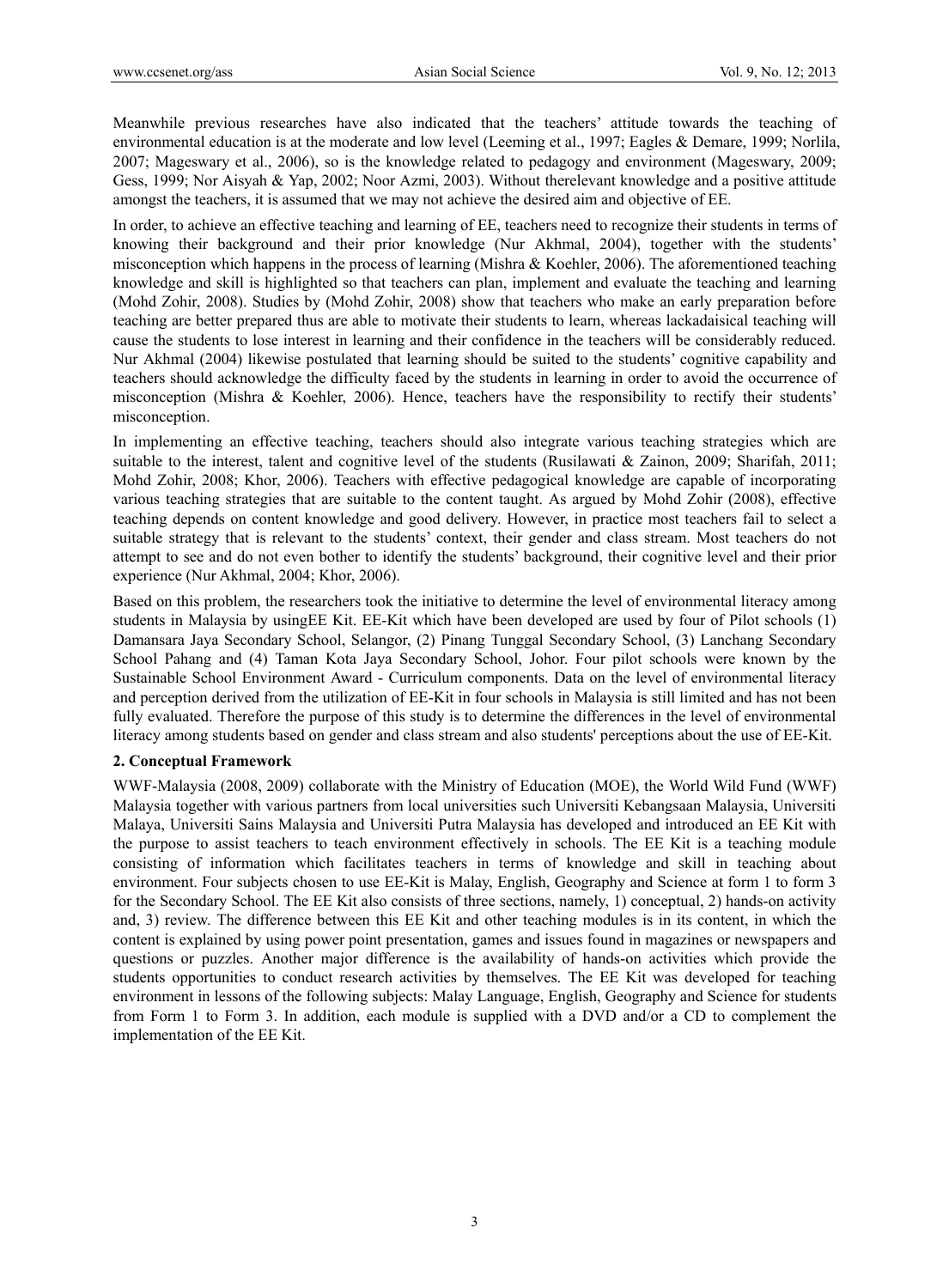

Figure 2. EE-Kit module

#### **3. Research Method**

#### *3.1 Research Design and Sample*

This research is conducted using qualitative and quantitative approaches. Qualitative data were collected through interviews with some of the students who have used EE-Kit in teaching and learning. The quantitative data was collected through a survey questionnaire. In this study, respondents for quantitative and qualitative studies involving the same sample. The questionnaire is aimed to identify students' level of environmental literacy and these students have been taught about environment using the EE kit. For the survey, 345 secondary school students from three schools (A, B, and C) were involved. For the qualitative study, the research sample consists of five students from each of the chosen schools to form a total of ten students for the interview study. The sample for this study was chosen amongst students from Form 2 and 4 (14 to 16 years old) and the sample was stratified based on gender and on the class stream there were in i.e. in the science or arts stream.

School A is situated in the rural area close to a river, oil palm and rubber plantation as well as nearby a jungle. The population in this school is 650 students and majority of them is Malay. Besides using the EE Kit, this school is also involved with the World Wild Life Fund (WWF) Malaysia, program, such as, the Eco School. Other eco-friendly activities conducted by this school are the construction of a herbal garden, rearing fish, creating vegetable plot, making an environmental construction kit, providing examination of on environment and recycling issues. As a result this school has attracted the interest of the media to help spread the environmental activities that had been conducted in the school. This school won the second place in the competition for being the most beautiful school in Temerloh in 2011.School B is located in a urban area and it is situated in a town surrounded by housing estates and shopping complexes. The school is compact; however, it is still green for it also full of trees, such as, palm trees, and flower which are planted within the school compound. The school has 1471 students with the majority of them is Chinese. School C is situated in a rural area in the northern zone of Peninsular Malaysia. There is a jungle behind the school and a housing estate is located on its left and front part of the school. With a student population of 1077, the majority of the student is Malay. Prior to using the EE kit, School C has integrated the environmental educational into the civic and Islamic religious lesson. With the EE kit program, EE is integrated in subjects of the Malay Language, English, Science and Geography. However, activities related to environment are still lacking in school C, nevertheless teachers, occasionally, bring the students to visit agricultural parks and encourage students to set up and take care of the herbal garden.

#### *3.2 Instrument*

This study used two survey instruments, the interview protocols and questionnaires for students. Interview protocol consists of four open response items to ten students in rural schools that use EE-Kit. The interview items will include questions that confronted for their views on the environmental education (EE) in general that they have learned in EE-Kit that is (i) the perception of the environment, (ii) the perception of the importance of the environment, (iii) attitude towards the environment, (iv) knowledge about the environment. The questionnaire was adapted from previous questionnaires based on its construct suitability. Two main sections of this questionnaire are: section A deals with the respondents' background while section B consists of five constructs encomEEsing the component environmental literacy. The five constructs were: (1) Knowledge of and about environment, (2) attitude toward the environment, (3) environmental behavior, (4) Awareness of environmental issue, (5) involvement in environmental activities. The total number of items in section B is thirty five questions. For constructs one, the items are in the multiple choice form. Whereas the other four constructs were using the Likert scale from one to four.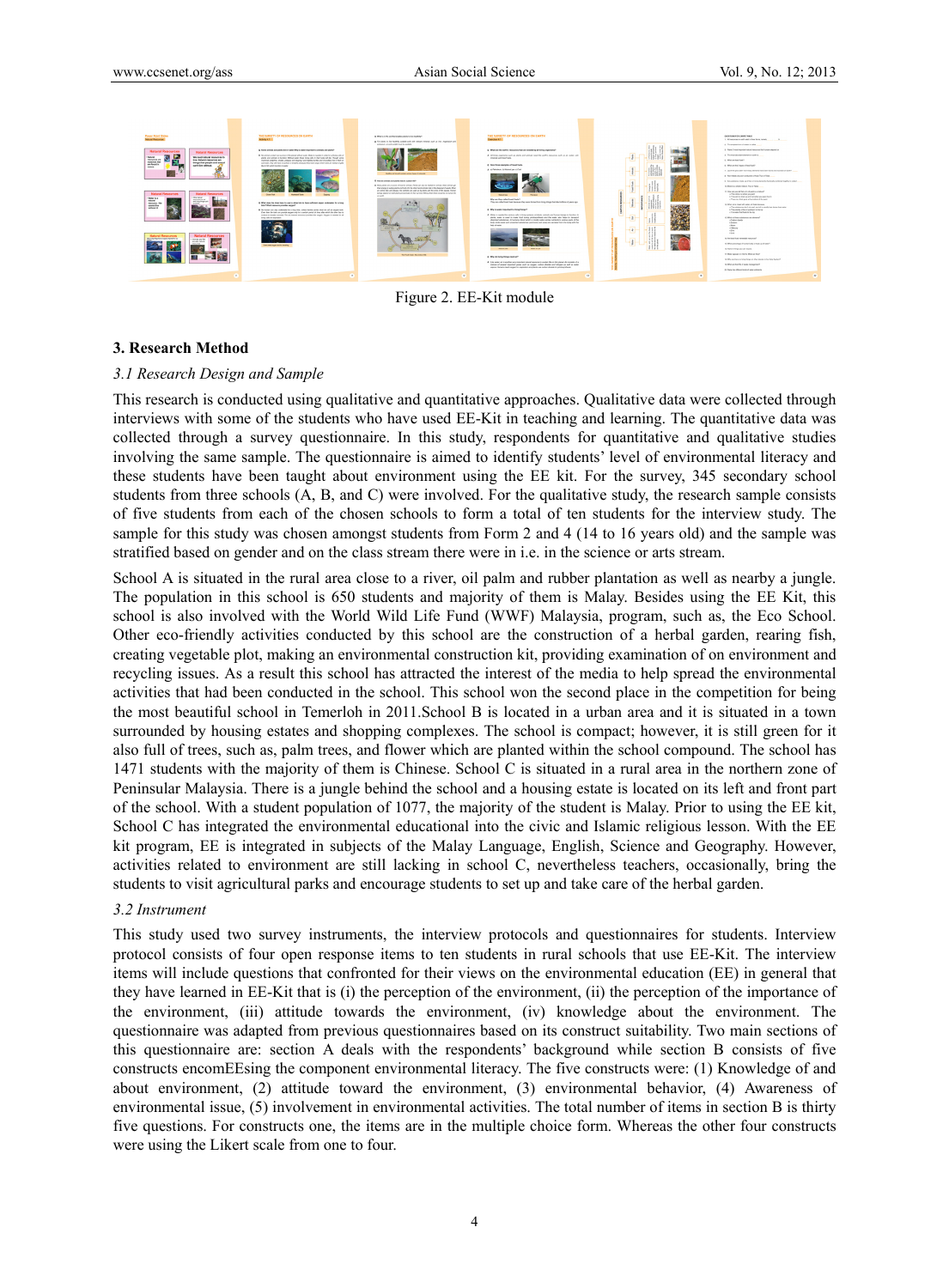## *3.3 Data Analysis*

In this research, the data were analyzed using the descriptive and inferential statistics. The independent t-test was used to analyze the differences of the level of environmental literacy among student based on gender and class stream. For the purpose of measuring the level of environmental literacy an interpretative scale was used where 1.00- 2.33 represent low, 2.34-3.66 moderate and 3.67-5.00 high.

## **4. Findings**

| Respondents    | Frequency | Percentage $(\% )$ |
|----------------|-----------|--------------------|
| Male           | 165       | 47.8               |
| Female         | 180       | 52.2               |
| Form 2         | 198       | 57.4               |
| Form 4         |           |                    |
| Science stream | 80        | 23.2               |
| Arts stream    | 67        | 19.4               |
| Type of school |           |                    |
| School A       | 114       | 33.0               |
| School B       | 101       | 29.3               |
| School C       | 130       | 37.7               |

As shown in Table 1,based on descriptive analyzed, This research was conducted on 345 students from three Secondary Schools located in Pahang, Kuala Lumpur and Kedah respectively. The EE kit was used in this school, where the demography of students represents 52.2% female and 47.8% male, 23.2% from Form 4 of science stream students and 19.4% arts stream students and 57.4% from Form 2 students.

*4.1 Level of Environmental Literacy among Students Based on Gender* 

| Construct                             | Gender | Mean | Interpretation | Sdv  | t       | df  | Sig      |
|---------------------------------------|--------|------|----------------|------|---------|-----|----------|
| Knowledge of and about environment    | Male   | 1.42 | Low            | 0.28 |         |     |          |
|                                       | Female | 1.32 | Low            | 0.30 | 2.92    | 343 | $0.004*$ |
| Environmental Behaviour               | Male   | 2.51 | Moderate       | 0.36 |         |     |          |
|                                       | Female | 2.55 | Moderate       | 0.31 | $-1.09$ | 343 | 0.276    |
| Environmental Involvement             | Male   | 2.80 | Moderate       | 0.49 |         |     |          |
|                                       | Female | 2.75 | Moderate       | 0.50 | 0.92    | 343 | 0.361    |
| Attitude towards the environment      | Male   | 3.14 | Moderate       | 0.69 |         |     |          |
|                                       | Female | 3.32 | Moderate       | 0.45 | $-2.95$ | 343 | $0.003*$ |
| Awareness on of environmental matters | Male   | 3.15 | Moderate       | 0.61 |         |     |          |
|                                       | Female | 3.29 | Moderate       | 0.45 | $-2.49$ | 343 | $0.013*$ |

Table 2. The level of environmental literacy among students based on gender

From the analysis, it can be seen that for each construct the level of environmental literacy based on gender is found to be still at moderate and low level. It appears that no construct has a high mean value. The research also shows that the mean value for male is slightly lower than female for four constructs, except for one construct which shows the reverse, namely, the construct on knowledge on and about environment.

However, based on inferential analysis, the p value obtained for the following constructs i.e. environmental behavior and involvement in environmental activities exceed  $0.05$  (p=0.276, p=0.361) respectively. This finding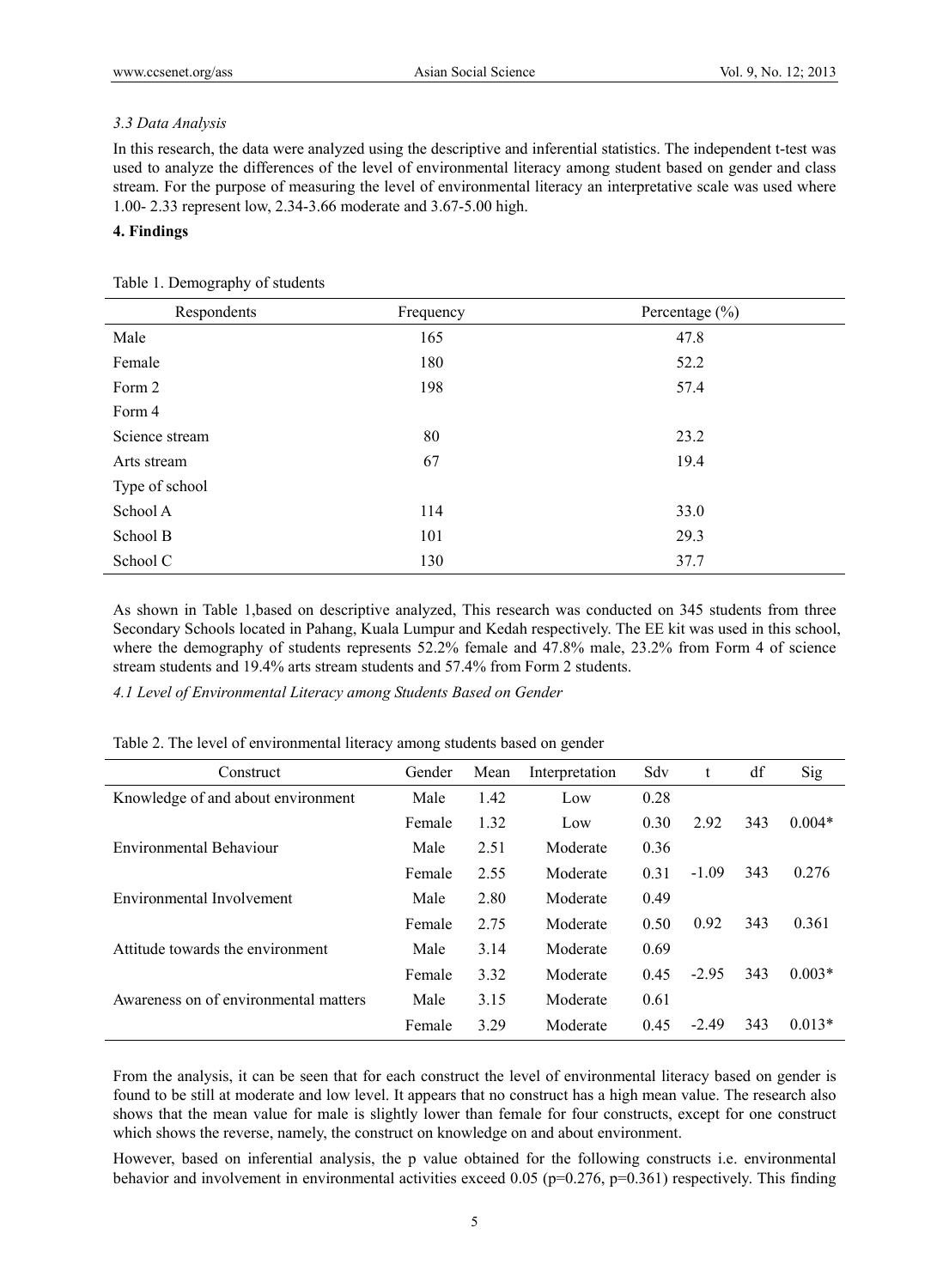indicates that there is no significant difference for those construct among students based on gender. Whereas, the p value for the knowledge of and about environment ( $p=0.004$ ), attitude towards the environment ( $p=0.003$ ), awareness of the environmental issues ( $p=0.013$ ) are less than the significant value (0.05). These indicate that there are significant differences amongst the students based on gender. Overall, even though the difference in the mean values is small for all construct, yet the inferential analysis using the *independent t test* indicates that the differences are significant.

#### *4.2 Level of Environmental Literacy among Students Based on Class Streams*

| Construct                          | Stream  | Mean | Interpretatiom | sdv  | t       | df  | Sig   |
|------------------------------------|---------|------|----------------|------|---------|-----|-------|
| Knowledge of and about environment | Science | 1.27 | Low            | 0.28 |         |     |       |
|                                    | Arts    | 1.34 | Low            | 0.31 | $-1.59$ | 145 | 0.114 |
| Environmental behavior             | Science | 2.49 | Moderate       | 0.23 |         |     |       |
|                                    | Arts    | 2.51 | Moderate       | 0.35 | $-2.60$ | 145 | 0.796 |
| environmental involvement          | Science | 2.83 | Moderate       | 0.40 |         |     |       |
|                                    | Arts    | 2.73 | Moderate       | 0.58 | 1.29    | 145 | 0.201 |
| Attitude towards the environment   | Science | 3.28 | Moderate       | 0.55 |         |     |       |
|                                    | Arts    | 3.31 | Moderate       | 0.58 | $-0.41$ | 145 | 0.681 |
| Awareness on environmental matters | Science | 3.26 | Moderate       | 0.46 |         |     |       |
|                                    | Arts    | 3.26 | Moderate       | 0.52 | 0.02    | 145 | 0.987 |

As seen in Table 3, comparison of the mean value for all construct of environmental literacy did not show a high trend among students based on class streams. It was indicated means value in the level of environmental attitude, knowledge, behavior, awareness and involvement among students is still at the moderate and low level.

# *4.3 Students' Perceptions about the Use of EE-Kit*

Based on the interviews that were conducted on 10 students, the study found that male students have better knowledge and perception towards EE compared to female students. For the knowledge of the EE, the male students said that they have heard about environmental educations which have been conducted in their schools. Male students also found out about the importance of environmental education and give positive view of the importance of the EE in school. However, the two female students were not aware of the existence of EE to increase students' awareness of the environment. They have heard about EE, but do not know the true meaning of EE and the importance of EE to preserve and conserve the environment. Therefore, the effectiveness of EE should be enhanced to reduce EE-Kit usage gap among students in schools. EE-Kit has to be done extremely well planned and organized, and involved all male and female students to increase students' awareness of their responsibility to the environment.

Therefore, although most of the students have a positive perception of EE, majority of them are male students. They agree and appreciate the EE implementation in schools and recognize the importance of EE in enhancing students' awareness of environmental problems and issues that are happening around them. Male students also said EE implementation through cross-curricular elements is enough and able to bring awareness to them. However, there are female students who do not quite agree on this. They argue that EE has been implemented at the school are still not complete enough to provide the knowledge and exposure to the students about the environment. They also felt that a special subject of the environment should be created in schools in order to achieve EE objectives to maintain environmental sustainability since primary school.

# **5. Discussion**

# *5.1 Level of Environmental Literacy among Students Based on Gender*

Based on *independent t test* analysis, it was identified that differences occur based on gender. As for knowledge of and about environment, male students have a higher mean value as compared to the female. Whereas the others four construct, the female showed a higher level of environment attitude, behavior, awareness and involvement in environmental activities as compared to the male. These findings are supported by Eagles  $\&$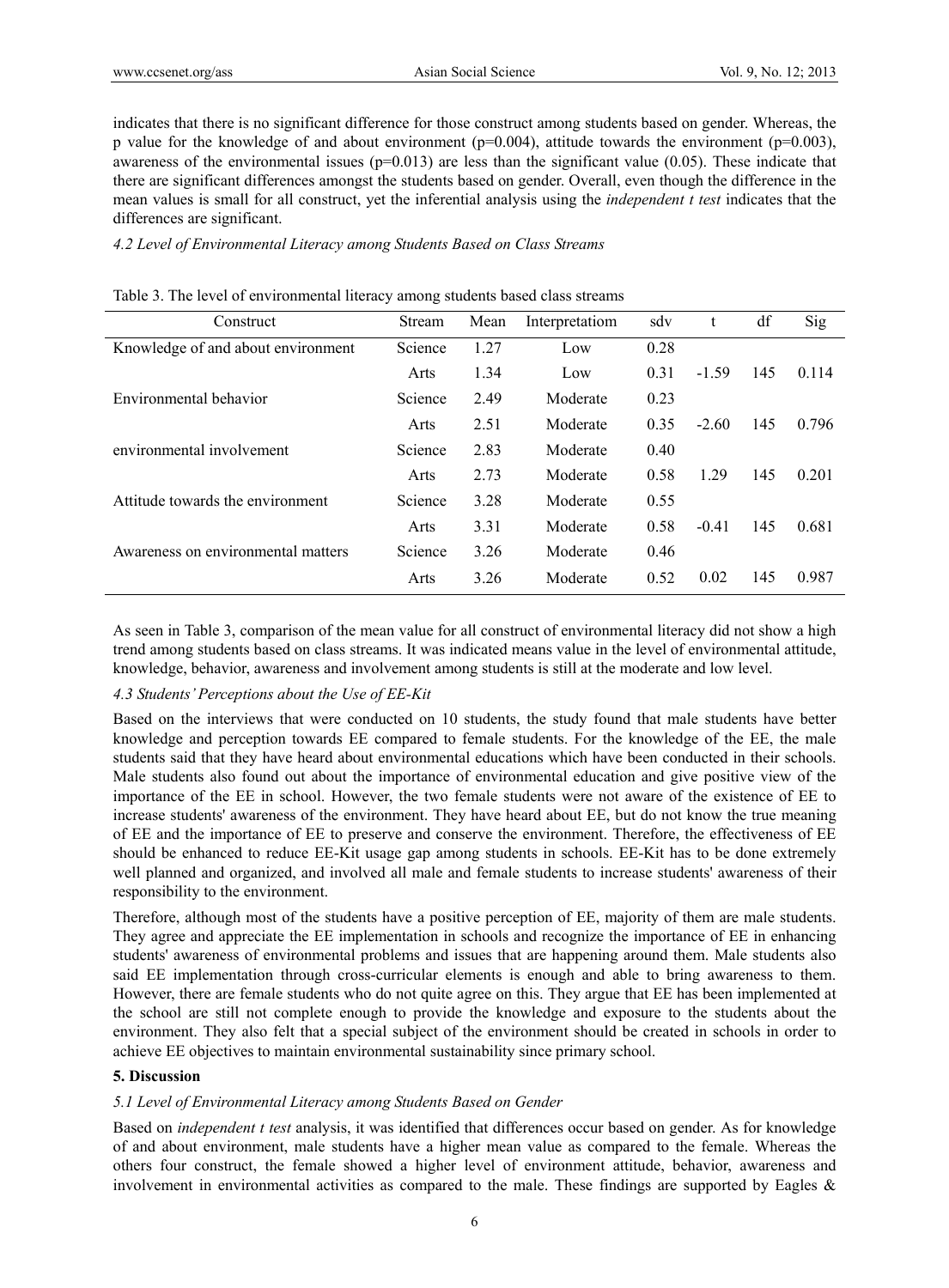Demare (1999) who found that female students had a higher level of environment attitude and behavior as compared to the male students. Nonetheless, the finding in this research is contrary to the research listed by Kellert (1985) and Muffit & Eagles (1990) who showed that there was no differences between gender in the environmental learning among students. This finding portrays that teaching about environment by using EE Kit has proven that female are more keen to learn and to understand the environment than male students. This is also in consensus with the finding of WWF-Malaysia (2008, 2009) that the achievement of the female exceeds the male in learning about environment. Thus, there is a tendency to assume that the female students' environment attitude, behavior and involvement in environmental activities are higher as compared to male as supported analytically in this research.

#### *5.2 Level of Environmental Literacy among Students Based on Class Streams*

Comparison of the mean value for all construct of environmental literacy among students based on class streams did not show a high trend among students based on class streams. It was found that the means value for all construct in the level of environmental literacy among students is still at the moderate and low level. These finding is similar to previous studies by (Ridener, 1997; Wu, 2012; Ramli, 2003; Mohd Yusof & Ahmad, 2003; Ai Lin, 2004; Norjan et al., 2005; Norlila, 2007; Mageswary et al., 2006; Santha, 2008; Khor, 2006) in that level of environmental literacy among students was still low and moderate level. Although the knowledge of students in the science stream and arts stream is still low, however students from both streams have shown a positive attitude towards the environment. Students from science stream have a higher awareness of environmental issues compare to the arts stream students. This high awareness among science student could be due to more exposure to environmental issues through science subject compare to arts students. This finding is consistent with the previous study by Ai lin (2004) who found that the level of environmental knowledge of and about environment, environment attitude and behavior of Secondary School students in the science stream was higher than those in the non-science stream. The study by Norjan et al. (2005) also found that students from the science stream had a higher environmental attitude.

However, Tan & Norzaini (2011) found that the mean score towards the environmental commitment among university students in the Pure Science stream was lower as compared to the mean score among students of other study streams, such as, the social science stream and the professional stream. As explained in this study, from the inferential analysis, *independent t test* indicates that there is no significant difference of mean for each construct in the level of environmental literacy among students based on class streams is less than the significant value  $0.05$  (p<0.05). That means there are no significant differences between mean values for all construct in the level of environmental literacy among students science stream students and arts stream students. It appears that no significant difference between students in science and arts streams could be due to the strategy of learning in the EE kit is the same for both types of students.

#### 5.3 *Students' Perceptions about the Use of EE-Kit*

*Students' Perception towards EE*: Students' perception towards EE which have learned in EE-Kit and have run across the curriculum through subjects such as Science, Geography, English and Bahasa Melayu is the first theme available. It shows students' opinions and views on EE. One item was forwarded to the student: You have to use EE-Kit in Science, Geography, English and Bahasa Melayu since school began earlier this year. Is the message of environmental education in all four subjects is sufficient to raise the awareness and understanding of local environmental problems. The interviews showed that most students have a good perception on EE. Here is the interview obtained in this study:

*"It is very helpful, since EE-Kit have environmental content that provides opportunities for students to care for the environment and students can engage in environmental hands-on activities creatively"* (P6, P3 and P9).

*"It is enough because EE-Kit provide awareness towards environment"* (P1).

*"Yes. EE-Kit is enough to raise awareness and understanding of environmental problems because in it there are activities and games that allow students to work in groups" (P2, P5 and P10).* 

*"I think the message in EE-Kit in all four subjects is sufficient to raise the awareness and understanding of local environmental problems" (P4 and P8)* 

There is only one student stated EE-Kit still is not enough to increase students' environmental awareness. These findings were derived based on the interview follows.

*"It may be enough, some lessons can be understood, some not"* (P3).

Generally, students have a positive perception towards EE. However, there were some who expressed learning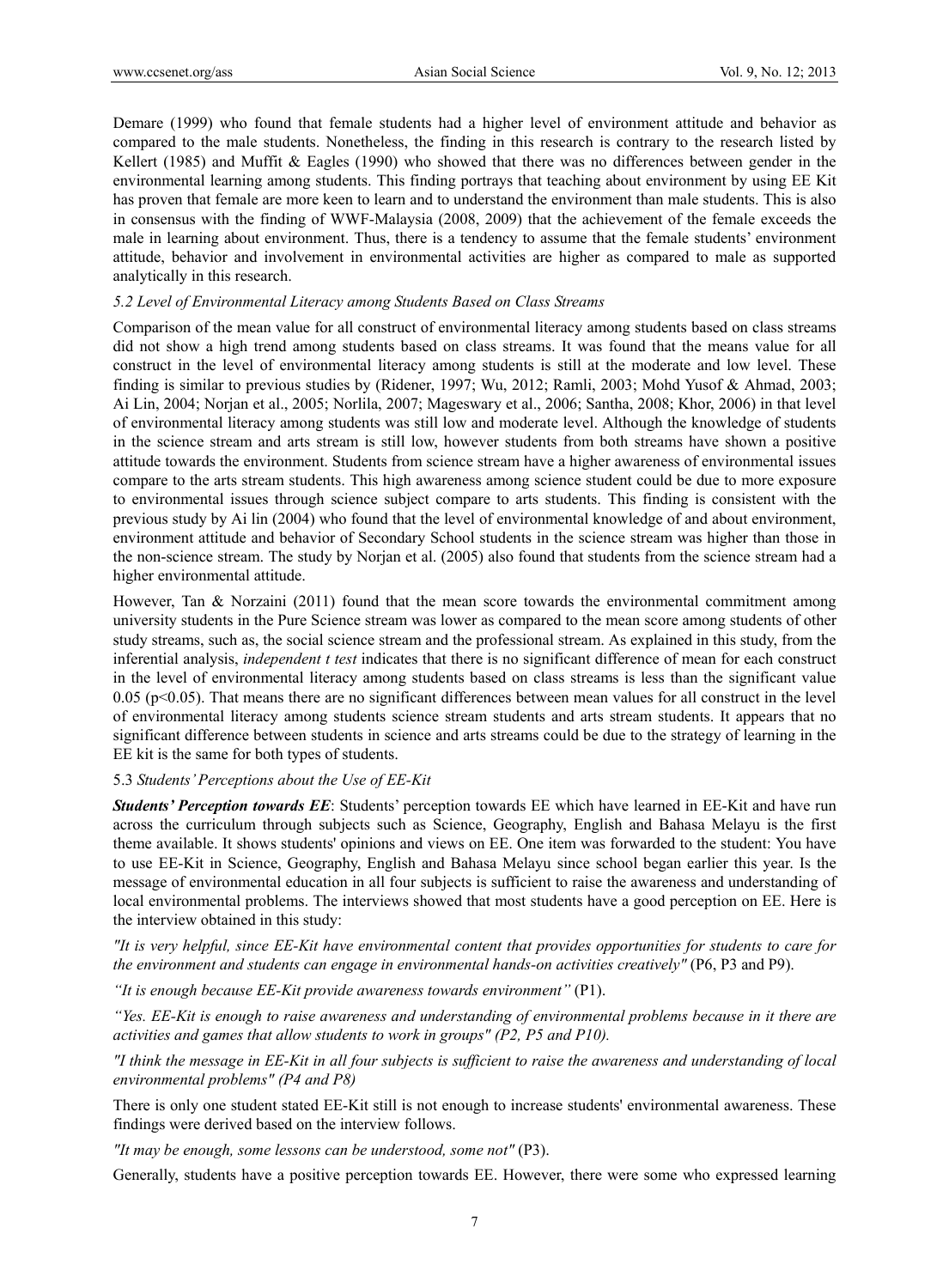through EE-Kit only is not enough to increase students' environmental awareness. Hence, the learning should be widely implemented and is not limited to EE-Kit. All peoples must cooperate and work together for the success of EE in school.

*Students' Perception Towards The Importance Of Environment*: In this interview, students' perceptiontowards the importance of environment is the second theme that shows the opinion or views of students about the importance of the environment. One item was forwarded to the student: Is it important to preserve the environment?. The findings from the interviews  $(n = 10)$  showed that all students have a positive view of the importance of the environment. Here is the interview script obtained from ten students interviewed:

*"The environment is important in the future, and for the good of future generations."* (P1 and P5)

*"The environment is very important because that future generations can experience the beauty of nature." (P3)* 

*"It is important, because the environment is one of the most precious and unique gift from Allah. Therefore, we as a today generation should protect and conserve the environment in order to be EEsed on to future generations."* (P2, P6, P7, and P10)

*"The environmental preservation is very important so that future generations can live comfortably without any environmental pollution."* (P4, P8, and P9)

Generally, all students in rural schools who uses EE-Kit has a positive view on the environment. They realize the importance of the environment and stated the need for protection to the environment so that future generations can enjoy the beauty of the environment.

*Knowledge about EE*: Students' knowledge about EE is the third theme raised. It shows their knowledge about EE conducted at their school after learning to use EE-Kit. One item was forwarded to the students: Have you ever heard about environmental education? What is the meaning of environmental education? The results showed the majority of students had poor knowledge about EE. Here are some excerpts of the interview was obtained in this study.

*"Environmental education is to learn something about the environment".* 

*"I've heard about EE. EE is the knowledge of the natural surroundings."* 

*"EE is education on awareness and exposure to the public about the importance of the environment".* 

*"Yes, EE means applying the lessons of awareness' elements of the importance of protecting the environment."* 

However, there are some students who do not know about EE conducted in their schools. This finding is based on a number of the interview obtained in this study.

*"I have heard this, in the subjects of geography, thinning ozone layer caused by factories and vehicles' smog, but do not know its meaning".* 

*"I've heard about it, but do not know what that means".* 

Generally, the data obtained showed that the majority of students still have a low content knowledge about the environment that have been conducted in schools through the use of EE-Kit. There was even students who are not sure and do not know the exact content of EE. Therefore, all parties including teachers and parents should play their role to the successful implementation of the EE. EE success will benefit the environment in our country.

*Students Attitudes towards the Environment*: Fourth theme is about students' attitudes. One item was forwarded to the students: What environmental changes you want to do in your school having learned EE through EE-Kit? The interviews show all study participants had a positive attitude towards the environment. Here are some excerpts of the interview were obtained:

*"Providing environmental awareness campaign and hygiene school campaign"* (P1 and P3).

*"I want all the students do not throw litter in the school"* (P2).

*"Ask a lot of trees planted and run the 3R program, recycling programs" (P4, P5 and P8).* 

*"Using recycled materials to decorate the school"* (P6 and P9).

*"EE changes I want to do is to plant various species of trees to increase my knowledge about the trees and its scientific names"* (P7 and P10).

Generally, rural students who use EE-Kit has a positive attitude towards the environment. They have a good plan to make environmental changes in their schools.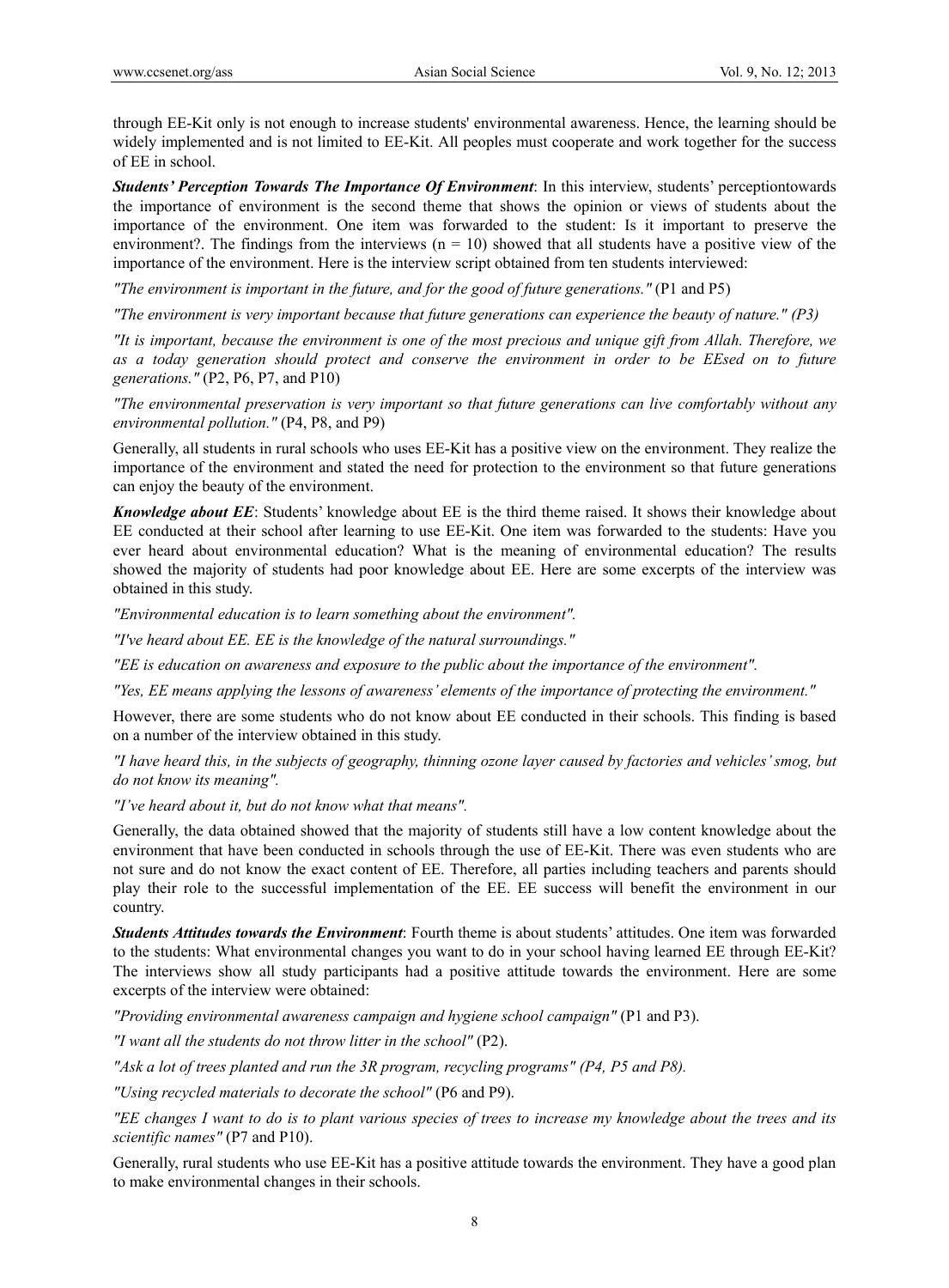Based on the above analysis of the interviews, most students have a positive perception of the use of EE-Kit. In terms of the importance of EE-Kit to the environment, two interview excerpts have shown that students' perceptions of good and positive: "*It is very helpful, since EE-Kit have environmental content that provides opportunities for students to preserve the environment and students can engage in the environmental hands-on activity creatively"* (P6, P7 and P9) and *"Enough because through EE-Kit provide awareness associated with the environment"* (P1). Based on this EEsage, students have agreed and confirmed the importance of EE-Kit by provide opportunity and engage students in a variety of exciting activities that contribute to the preservation of the environment. Besides that, EE-Kit have also raised environmental awareness among the students to be more responsible and having a life that supports the EEsage of time and does not go against the environment. However, there are students who do not agree and said: *"It may be enough, some lessons can be understood, some not"* (P3). The Student felt that EE was carried out by elements across the curriculum is not enough and a special subject of the environment should be created to instill awareness in students. Thus, EE should be implemented effectively, especially in rural schools that have more limited facilities and access than urban schools for the benefit of all parties.

In the analysis of the importance of environment, most students have a positive perception of the importance of the environment. Based on the three interview excerpts; *"The environment is very important because that future generations can experience the beauty of nature"* (P3), *"It is important, because the environment is a most precious and unique gift from Allah. Therefore, we as a today generation should preserve and conserve the environment in order to be EEsed on to future generations"* (P2, P6, P7, and P10) and *"Preserve the environment is very important so that future generations can live comfortably without any contamination environment"*(P4, P8, and P9), majority of the students are aware of the importance of the environment. They felt that the environment should be preserved well to be EEsed on to the future generations. Therefore, the implementation of EE which aims to preserve the environment should be improved and implemented as good as possible for the benefit of the present generation and the future generation.

The findings also showed that students had poor knowledge of EE. Based on two interviews: *"I have heard this, in the subjects of geography, thinning ozone layer caused by factories and vehicles' smog, but do not know its meaning"* and *"I've heard about it, but do not know what that means"*, students have less knowledge about EE and do not concerned about EE implementation in their schools. They just heard about EE but not moved to learn more about EE. Consequently, EE campaigns and promotions should be enhanced to provide exposure and information about EE to students.

Further, majority of the students show positive attitude towards the environment and can be proud of. All students who were interviewed have a positive attitude and have a good plan to improve the cleanliness and beautifying their school. Based on the interview: *"Providing environmental awareness campaign and hygiene school campaign",* an awareness campaign can increase students' awareness of the environment began in their school. Recycling is also a great step to reduce waste production and improve the cleanliness of the school as in the interview: *"Ask a lot of trees planted and run the 3R program, recycling programs"*. Thus, each student's proposal and plan should be considered and evaluated by the school to improve the school cleanliness and cheerful.

#### **6. Conclusion**

Overall it was found that the level of environmental literacy among students based on gender and class stream are at moderate and low level. Further investigation is needed to address why students obtained so poorly. However, the research also shows that there is a significant difference in the level of environmental literacy based on gender. While, class stream did not contribute significantly to explaining the level of environmental literacy. It is appears that any intervention such as EE kit should promote students to carry out hands on activities. The activities in EE kit should relate to the activities liken by the male students. Currently, the activities which is more on powerpoint presentation which is still classroom based appear to encourage girls to be more contentious towards environment. Perhaps the EE kit activities should be more outdoor activities oriented which not only encourage boys to be interested but also the girls. Students also have a positive perception of the use of EE-Kit but their knowledge about the environment which is taught through EE-Kit is on low level. Therefore, the effectiveness of EE-Kit should be enhanced to increase the level of environmental literacy among students to address environmental issues in Malaysia. All parties, including teachers and communities should work together and cooperate with each other for the success of EE-Kit implementation in the school. Increase the level of environmental literacy will help the process of preservation and conservation of the environment for the future generations.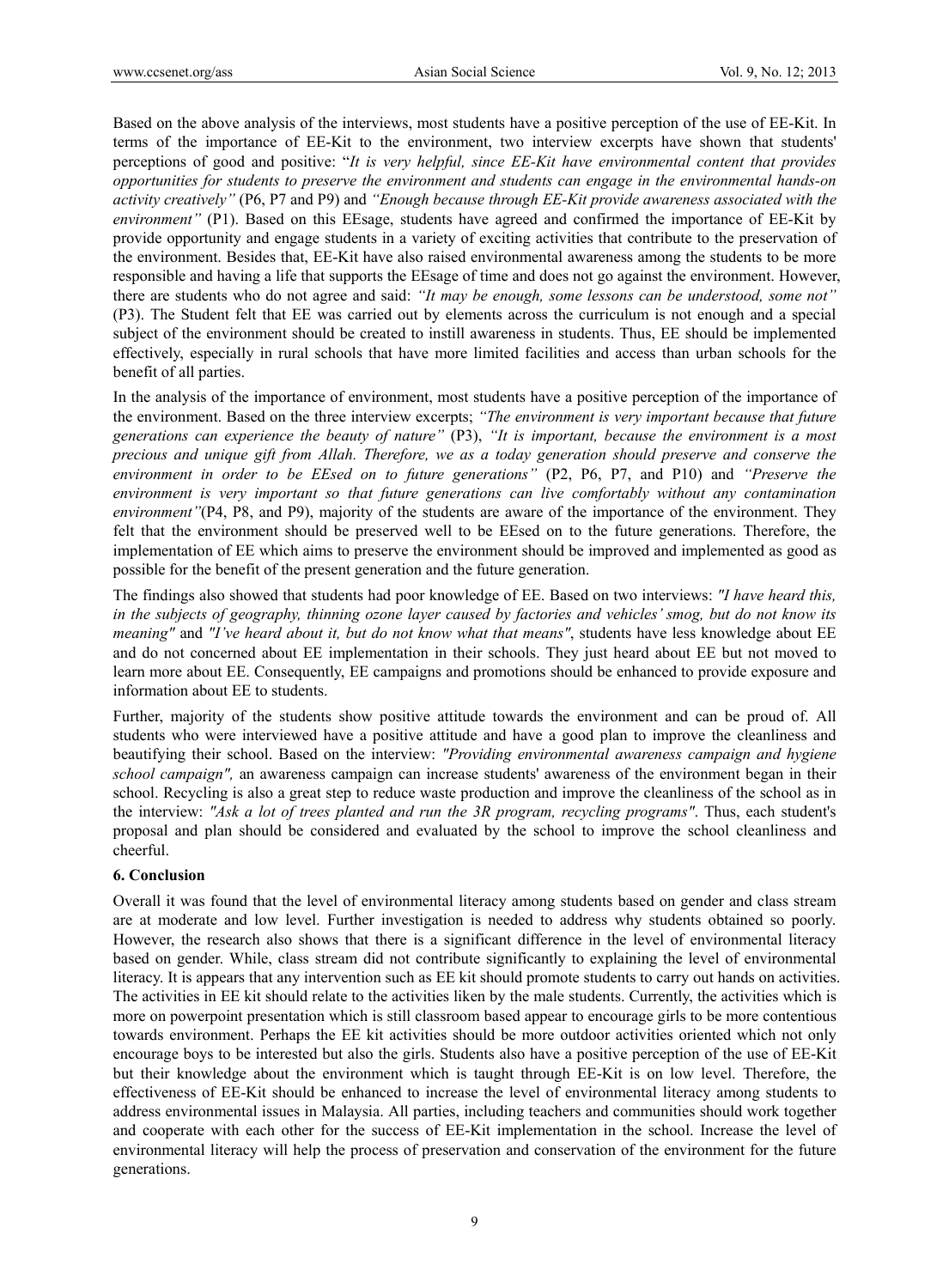#### **References**

- Ai Lin, E. (2004). A Study of Environmental Awareness Knowledge and Attitude towards Tropical Rainforest Issues among Melaka Secondary School Students. Unpublished Doctoral Thesis. University of Malaya.
- Callicott, J. B. (2000). Harmony between Man and Land. Aldo Leopold and the Foundation of Ecosystem Management. *Journal of Forestry, 98*(5), 4-13.
- Eagles Paul, F. J., & Demare, R. (1999). Factors Influencing Childrens' Environmental Attitudes. *The Journal of Environmental Education, 30*(4), 33-37. http://dx.doi.org/10.1080/00958969909601882
- Erdogan, M., Kostova, Z., & Marcinkowski, T. (2009). Components of environmental litercy in elementary Science Education curriculum in Bulgaria and Turkey. *Eurasia Journal of Mathematics, Science and Technology Education, 5*(1), 15-26.
- Erdogan, M., Kostova, Z., & Marcinkowski, T. (2009). Components of environmental literacy in elementary science education curriculum in Bulgaria and Turkey. *Eurasia Journal of Mathematics, Science, and Technology Education, 5*(1), 15-26.
- Goodnough, K. C., & Hung, W. (2008). Engaging teachers' pedagogical content knowledge: Adopting a nine-step problem based learning model. *Interdisciplinary Journal of Problem-based Learning, 2*(2). http://dx.doi.org/10.7771/1541-5015.1082
- Habibah, L., & Punitha, M. (2009). Environmental Education: Current curriculum situational and the challenges at Primary School, Malaysia. Introducing "Spatial Thinking" to Geography Education. Tsukuba Conference. August  $6^{th}$  to  $8^{th}$ .
- Habibah, L., & Punitha, M. (2010). Environmental Education (EE): Current situational and the challenges among trainee teachers at teachers training institute in Malaysia. WCES. *Procedia Social and Behavioral Sciences, 2*(2), 1896-1900. http://dx.doi.org/10.1016/j.sbspro.2010.03.1005
- Henze, I., van Driel, J. H., & Verloop, N. (2008). Development of experienced science teachers' pedagogical content knowledge of models of the solar system and the universe. *International Journal of Science Education, 30*(10), 1321-1342. http://dx.doi.org/10.1080/09500690802187017
- Ismail, H. (2005). Environmental education awareness among secondary school students in Jerantut, Pahang. Unpublished Doctoral Thesis. National University of Malaysia.
- Jamil, A. (2002). Research culture among school teacher. Unpublished Doctoral Thesis. National University of Malaysia.
- Jimoyiannis, A. (2010). Developing a Technological Pedagogical Content Knowledge Framework for Science Education: Implications of a Teacher Trainers' Preparation Program. Proceedings of Informing Science & ITEducation Conference (InSITE).
- Kellert, S. R. (1985). Attitude towards Animals. Age Related Development among Children. *The Journal of Environmental Education, 16*(3), 29-39. http://dx.doi.org/10.1080/00958964.1985.9942709
- Khor, C. Y. (2006). Environmental education Awareness among preschool teachers in di Pulau Pinang. Unpublished Master's Thesis. University Putra Malaysia.
- Leeming, F. C., Porter, B. E., Dwyer, W. O., Cobern, M. K., & Oliver, D. P. (1997). Effect of Participation in Class activities on Childrens' Environmental Attitude and Knowledge. *The Journal of Environmental Education, 28*(2), 33-42. http://dx.doi.org/10.1080/00958964.1997.9942821
- Lilia, H., Nuraznan, M., & Arba'at, H. (2010). Environmental education assessment toward environmental literacy among preservice teachers. Proceeding postgraduate research Seminar. National University of Malaysia.
- Mageswary, K. (2009). The effect of the green chemistry experiments on environmental values and knowledge and chemistry concepts among pre-service teachers. Ph.D. Universiti Sains Malaysia.
- Mageswary, K., Zurida, I., & Norita, M. (2006). Knowledge, belief, desires and behavior of chemistry pre-service teachers towards the environment. *Proceeding of the 2006 International Organization of Science and Technology Education*, 487-494.
- McBecth, B., & Volk, T. (2010). The National Environmental Literacy Assessment Project: A baseline study of middle grade students in the United States. *The Journal of Environmental Education, 41*(1), 55-67. http://dx.doi.org/10.1080/00958960903210031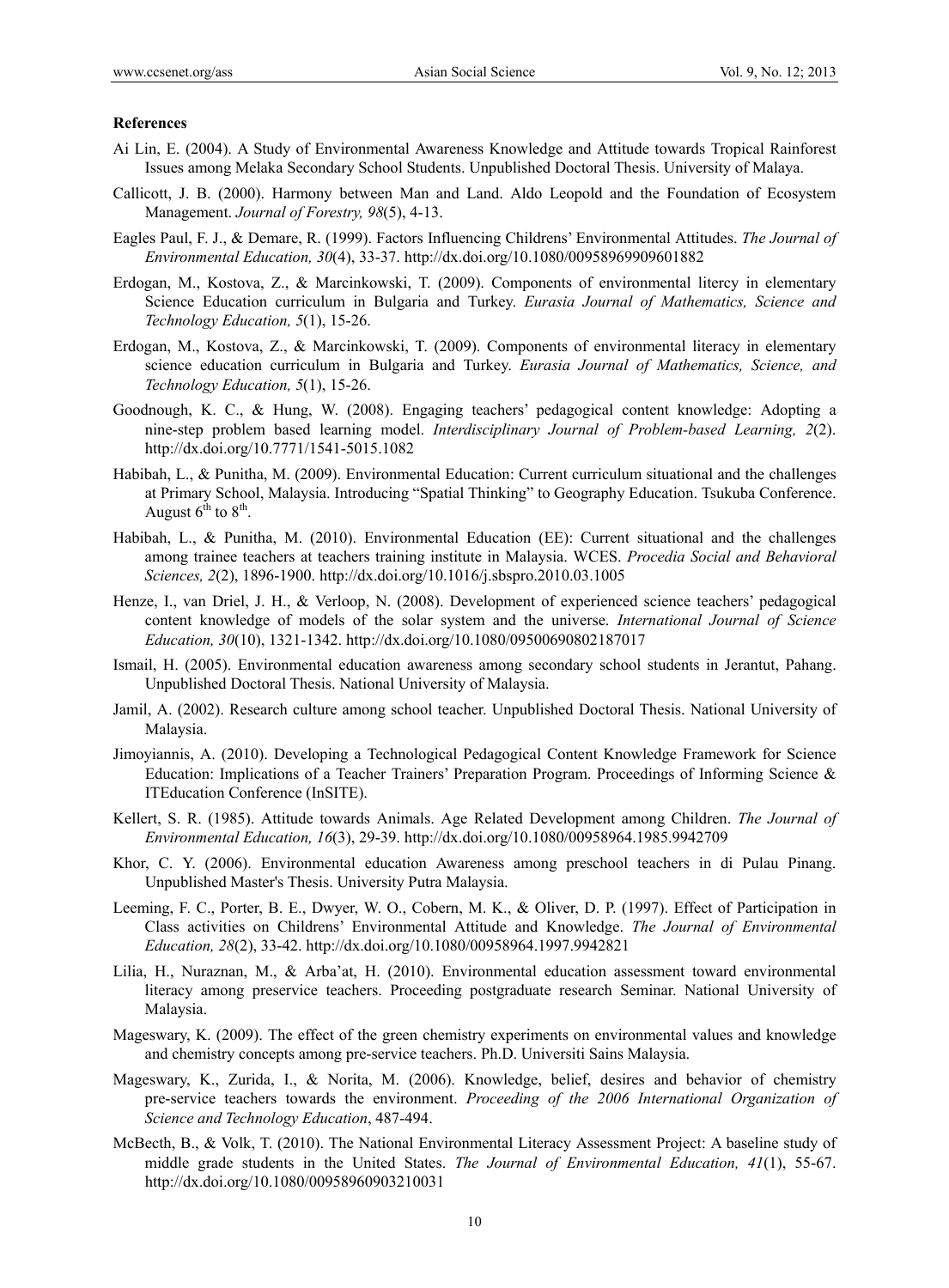- McBecth, W., Hungerford, H., Marcinkowski, T., Volk, T., & Meyers, R. (2008). National Environmental Literacy Assessment Project: Year 1: National baseline study of middle grades students. Final report. Bethesda, MD: NOAA.
- Mcdonald. J. T., & Dominguez, L. A. (2010). Professional Preparation for science Teachers in Environmental Education. In A. Bodzin, B. S. Klein, & S. Weaver (Eds.), *The Inclusion of Environmental Education in Science Teacher Education.* Retrieved February 12, 2012, from http://www.springer.com/education+%26+language/science+education/book/978-90-481-9221-2
- McKeown, R. (2002). Education for Sustainable Development Toolkit. Retrieved April 2, 2012, from http://www.esdtoolkit.org/esd\_toolkit\_v2.pdf
- Mishra, P., & Koehler, M. J. (2006). Technological Pedagogical Content Knowledge: A Framework for Integrating Technology in Teacher Knowledge. *Teachers College Record*, *108*(6), 1017-1054. http://dx.doi.org/10.1111/j.1467-9620.2006.00684.x
- Mohammad, Z. A. (2008). Implementation of Environmental Education in Geography Subject at Secondary School: Teachers' Knowledge, Attitude, Efficacy and Practices. Unpublished Doctoral Thesis. National University of Malaysia.
- Moroye, C. M. (2005). Common Ground: An Ecological Perspective on Teaching and Learning. *Curriculum and Teaching Dialogue,* 7(1-2), 123-139.
- Muffit, S., & Eagles, P. F. J. (1990). An Analysis of Childrens Attitudes toward Animals. *The Journal of Environmental Education, 21*(3), 35-41.
- Negev, M., Sagy, G., Garb, Y., Salzberg, A., & Tal, A. (2008). Evaluating the environmental literacy of Israeli elementary and high school students. *The Journal of Environmental Education, 39*(2), 3-20. http://dx.doi.org/10.3200/JOEE.39.2.3-20
- Noor Shah, S. (2009). *Mathematics Student Teachers' Pedagogical content Knowledge in the Context of Teacher Education Programs*. In O. De Jong, & H. Lilia (Eds.), *Teachers' Professional Knowledge in science and Mathematics Education: Views from Malaysia and Abroad*. Selangor: Faculty of Education, National University of Malaysia.
- Nor Aisyah, B., & Yap, P. M. (2002). Teachers competence in Kuala Lumpur in the knowledge and attitude toward entrepreneurship teaching. *Teknologi Journal, 36*(E), 1-16.
- Norjan, Y., Nur Ibtisam, I., Rohana, S., & Rohayati, M. (2005). Knowledge and awareness toward environmental education among students. National Seminar Proceeding on environment. Bangi: National University of Malaysia.
- Norlila, T. (2007). Implementation of Environmental Education at Secondary School in Seremban. Unpublished Master's Thesis. National University of Malaysia.
- North America Association for Environmental Education (NAAEE). (2001). *Using Environment- Based Education to Advance Learning Skills and Character Development*. A report, Annotated Bibliografi, and Research. Washington: NEE & Training Foundation.
- Perikleous, E. (2004). The Status of Environmental Education in Cyprus Today. In MIO-ECSDE. *The status of environmental education in the mediterranean coutries within theformal & non-formal educational systems.*  Dec, Issue No. 34.
- Raczynski, D., & Munoz -Stuardo, G. (2007). Chilean Educational Reform: The Intricate Balance between a Macro and micro Policy. In W. T. Pink, & G. W. Noblit (Eds.), *International Handbook of Urban Education.* Retrieved that the contract of the contract of the contract of the contract of the contract of the contract of the contract of the contract of the contract of the contract of the contract of the contract of the contract of http://www.bligoo.com/media/users/2/113704/files/latin%20America,%20Raczynski%20and%20Munoz-St uardo.pdf
- Ramli, S. (2003). Environmental knowledge among preservice teachers in kolej of education Raja Melewar Negeri Sembilan, Malaysia. Unpublished Master Thesis. National University of Malaysia
- Ridener. (1997). University Students Attitude to the Environment.An Australian/ USA Comparison and the Effects of an Educational Program. *Australia Journal of Environmental Education, 13*(1), 77-84.
- Rusilawati, O., & Zainon, A, M. (2009). Pedagogical Content Knowledge in the Malaysian School Science Curriculum. In O. De Jong, & H. Lilia (Eds.), *Teachers' Professional Knowledge in science and Mathematics Education: Views from Malaysia and Abroad*. Selangor: Faculty of Education, national